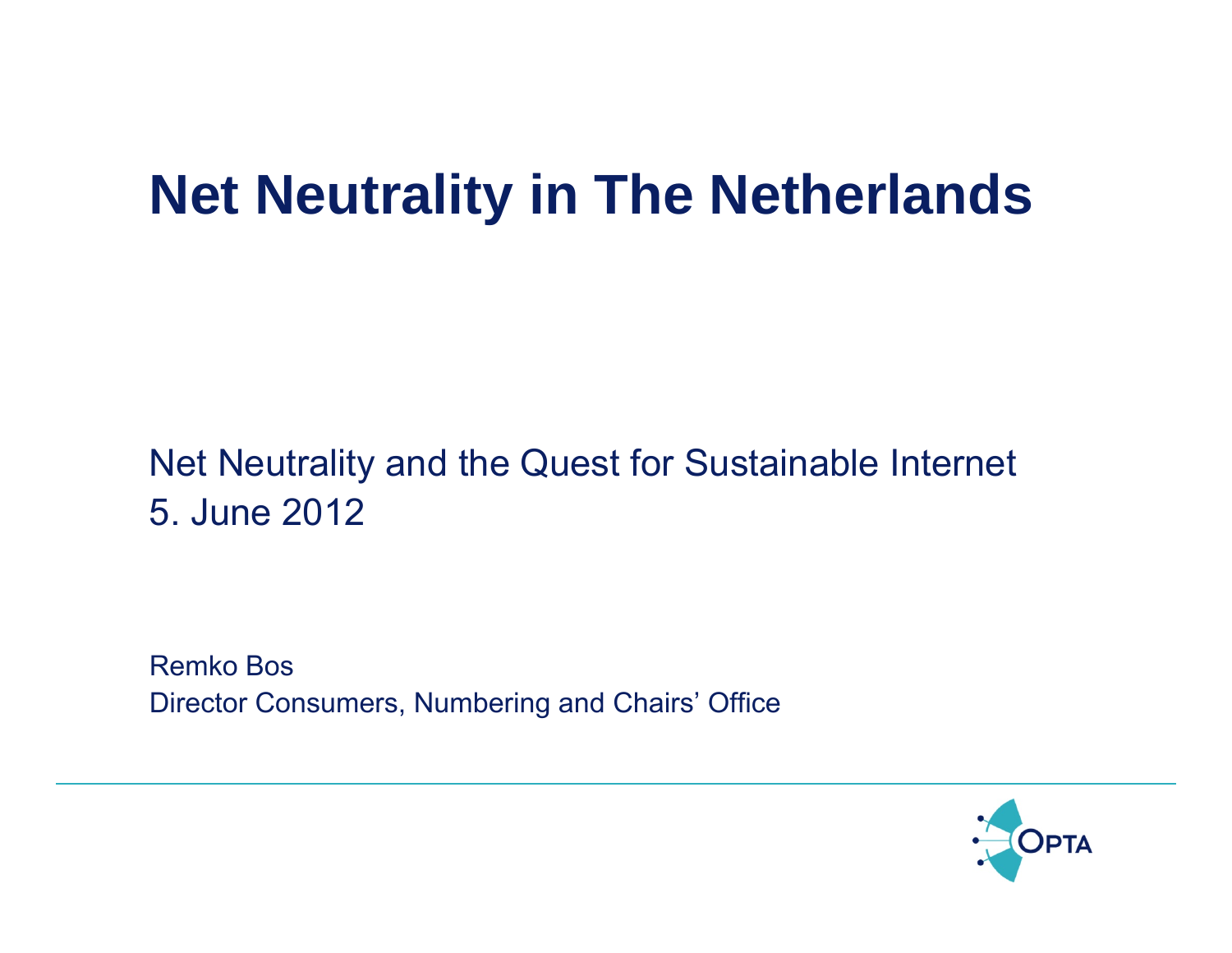### **Motivation for the NN-legislation**

- "End users should be able to decide what content they want to send and receive, and which services, applications, hardware and software they want to use for such purposes."
- "The European Framework cannot effectively ensure this, because it allows providers to restrict access to websites or services."
- "The amendment aims to maximize choice and freedom of expression on the Internet for end users."

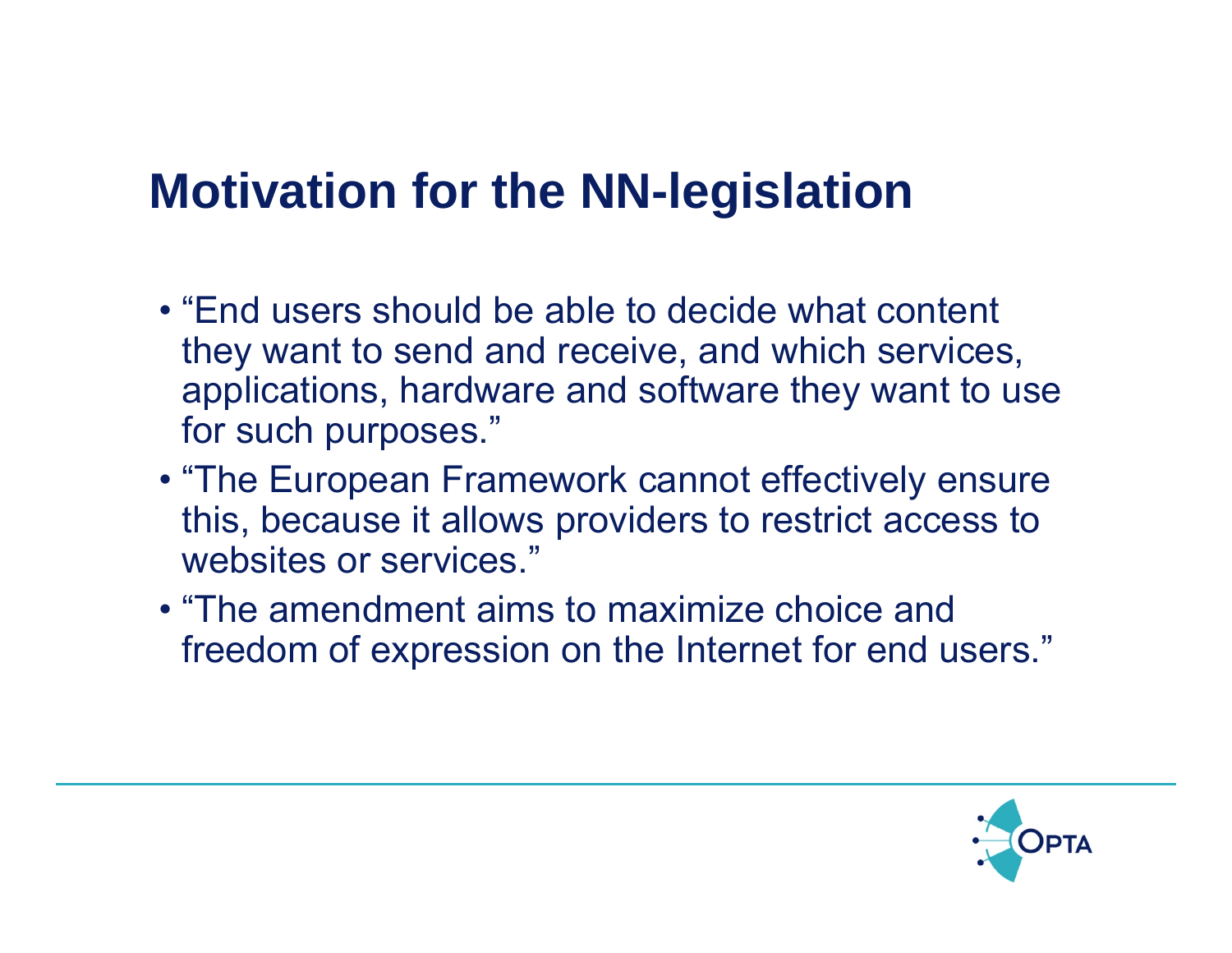## **Contents of the NN-legislation**

- Providers of internet access services shall not block or delay applications on the internet, unless the measures by which applications are blocked or delayed are necessary:
	- a) to reduce the effects of congestion, where equal forms of traffic are treated equally,
	- b) for the integrity and safety of the network
	- c) to reduce the transmission of unsolicited communications (such as Spam), and
	- d) to execute a legal requirement or a court order.
- Providers of internet access services shall not make the price of the rates for internet access services dependent on the services and applications which are offered or used via these services.
- In force from 1. January 2013

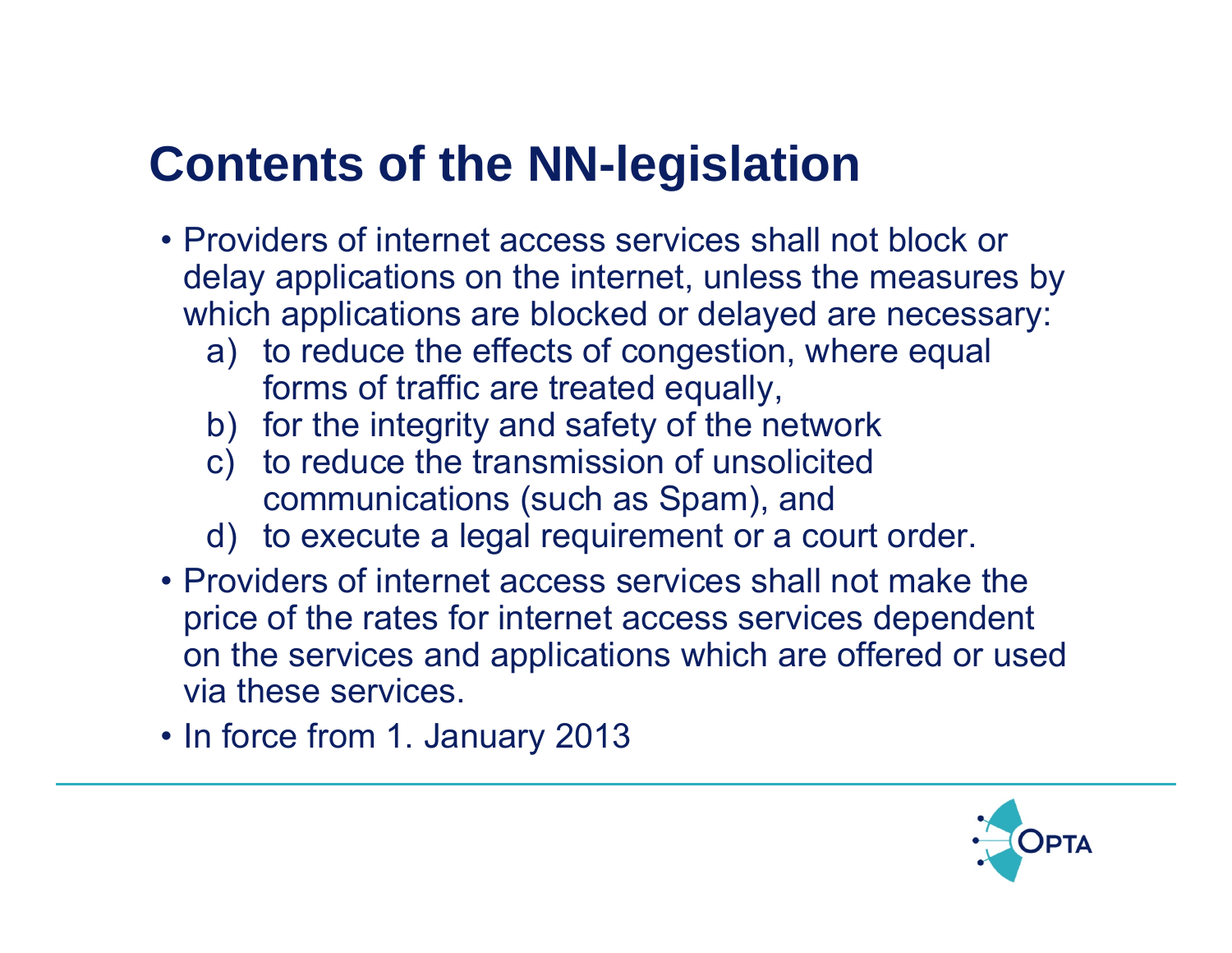## **No blocking or delaying rule**

- Rules only apply to internet access,
- "Managed services" (managed voip, IP-television) not delivered over the internet  $\rightarrow \,$  out of scope.
- Offering internet access where access to particular sites or application is restricted not allowed  $\rightarrow$  "all or nothing"
- Offering a separate service over the internet that only provides access to one particular application, possibly at differentiated price, is allowed (e.g. voiponly subscriptions).
- Blocking or delaying to reduce the effects of congestion only allowed when equal forms of traffic are treated equally.

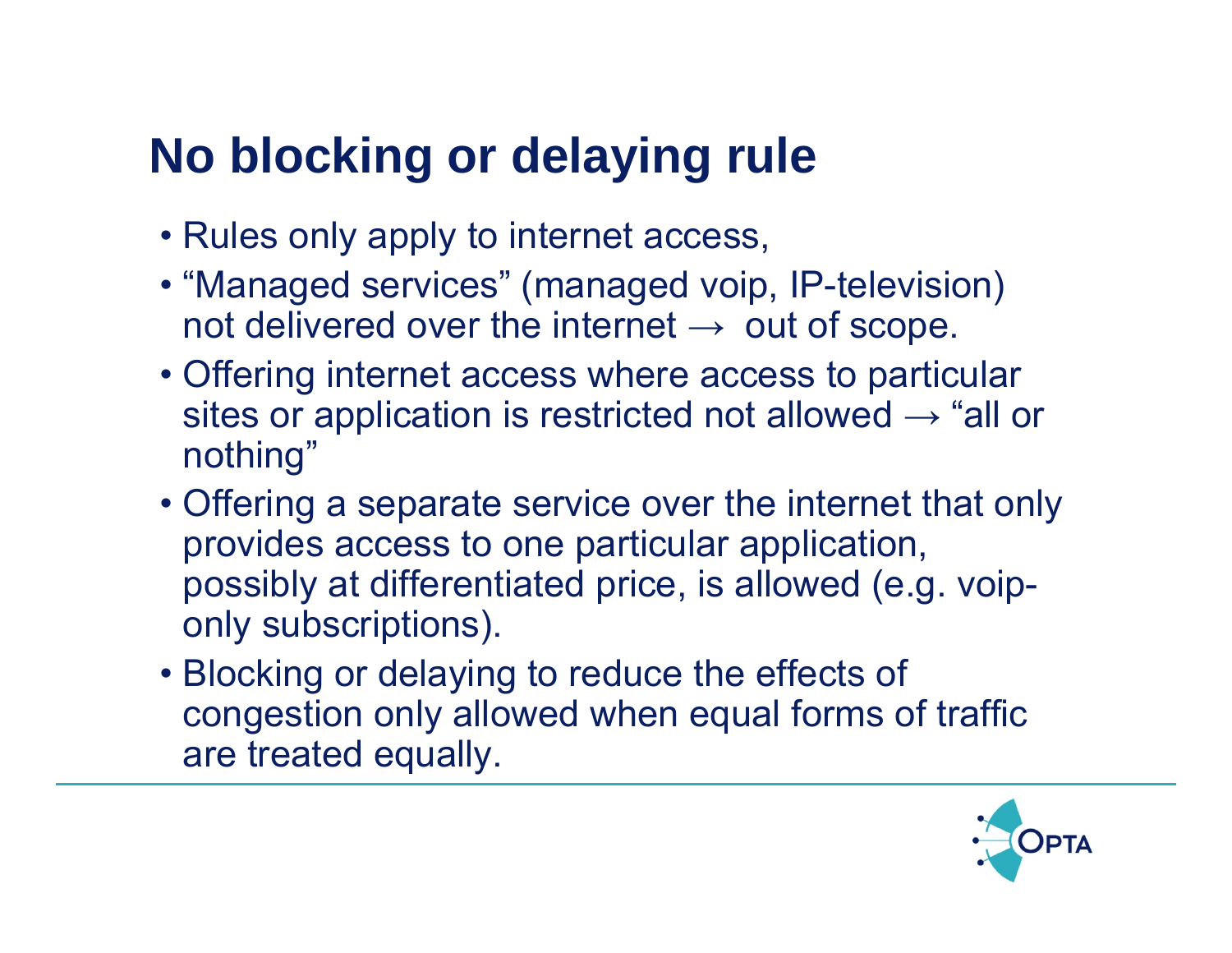### **Tariff-differentiation rule**

- Pricing of internet access service shall not be dependent on the usage of particular applications or services.
- Pricing policy can not be used as means to restrict or hinder access to specific applications or services.
- Other forms of price differentiation of internet access (e.g. based on other service attributes such as capacity, usage, overbooking, SLA etc.) are not covered by this rule.

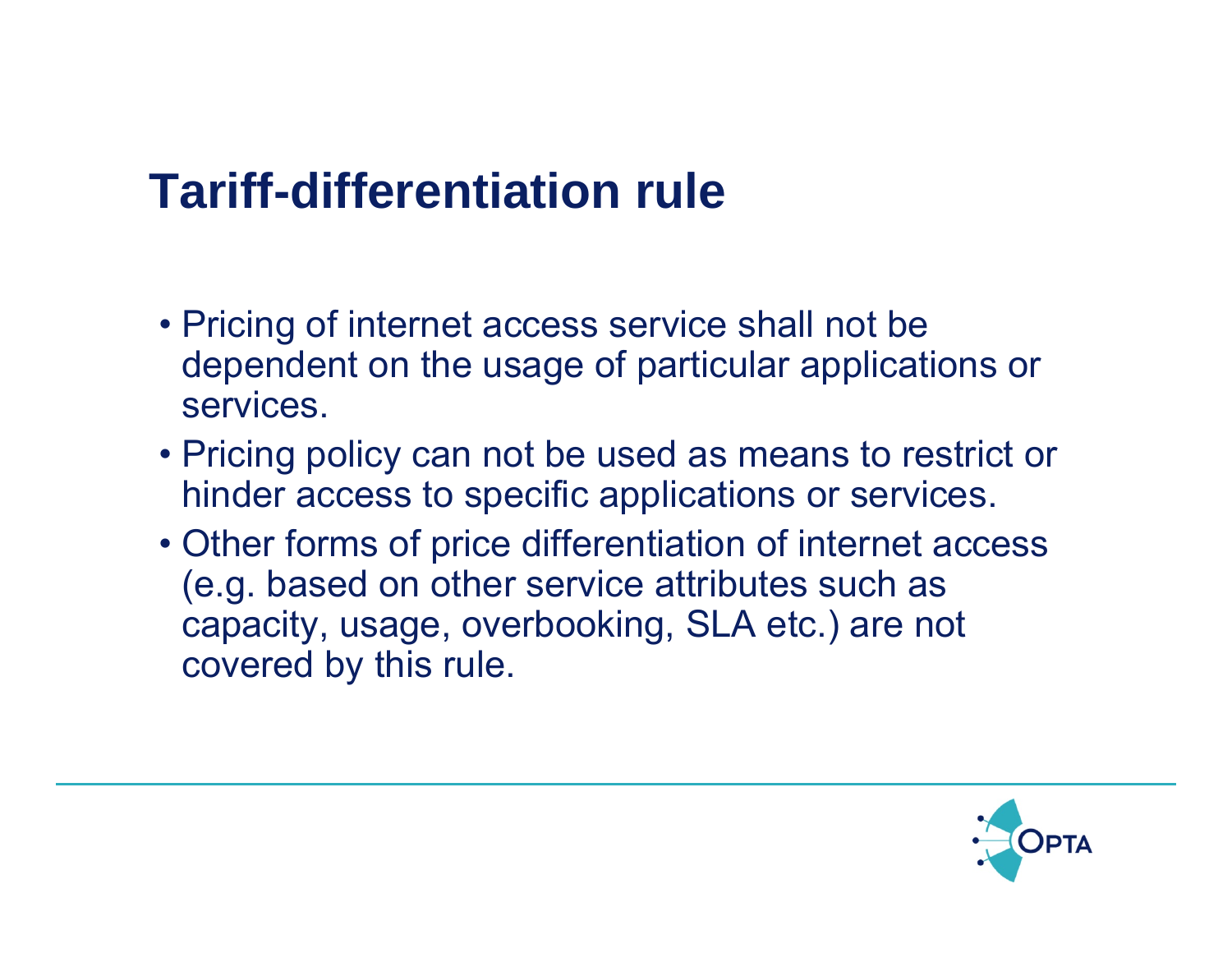## **Potential Impact on internet access market**

- Blocking or charging access to specific (types of) applications (e.g. voip) no longer possible.
- End users will have access to all applications and services, provided that they have sufficient bandwidth.
- Prevention of price discrimination (for instance between voip users, gamers, video or music users) may drive up average price level for all users.
- Increased need for operators to rebalance pricing of voice (↓) and data (↑) by e.g. introducing data caps.

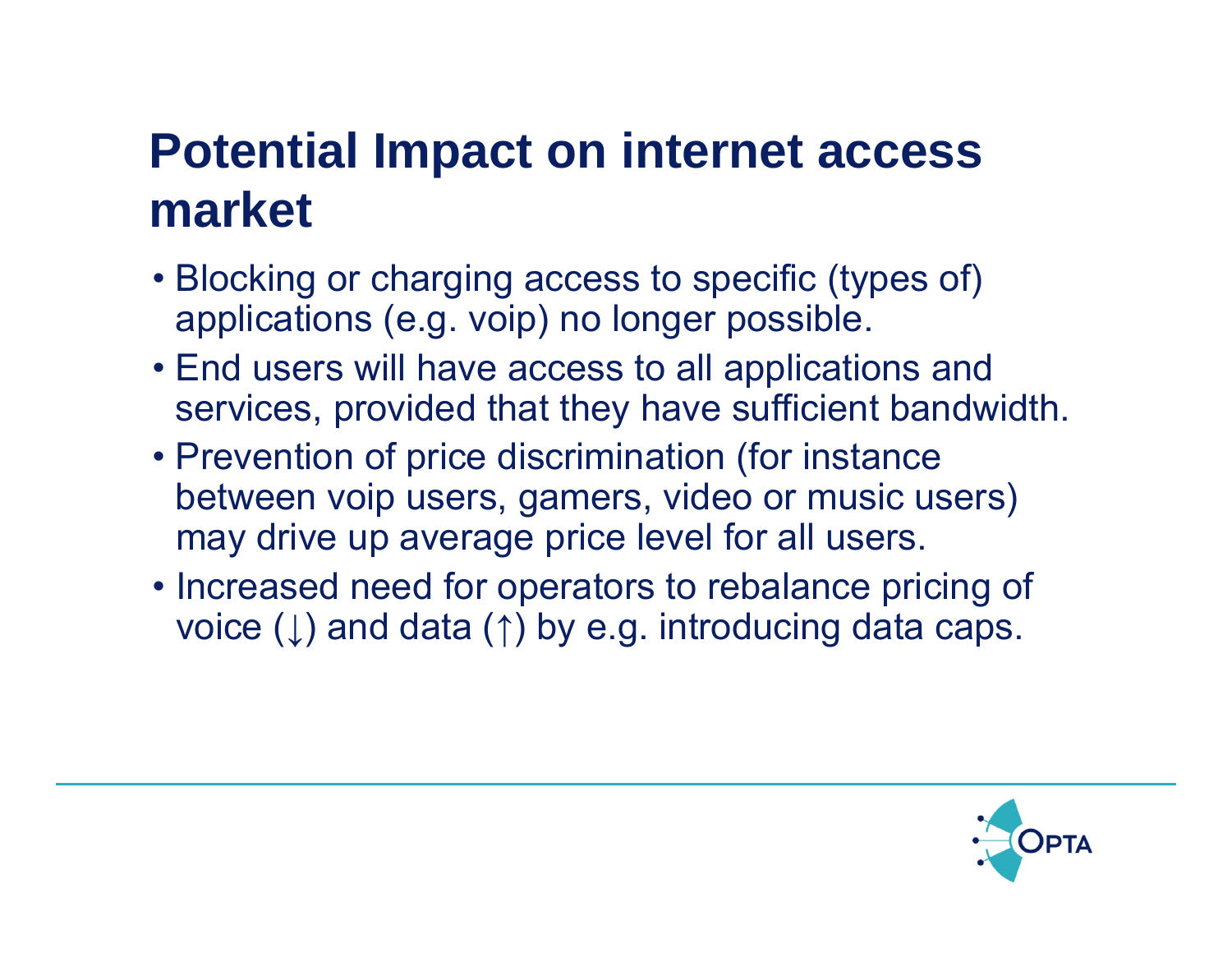## **Potential Impact on access for content and application providers**

- Regulation ensures open access for over-the-top services guaranteed at best-effort quality.
- Possibilities for providing prioritized transmission services dependent on whether prioritisation of certain traffic leads to delaying other traffic
- Charging content and application providers by telecom providers is not forbidden but: threat of delaying or blocking specific traffic is no longer credible.
- Impact of Dutch "Alleingang" on content and application market (in NL and globally)?

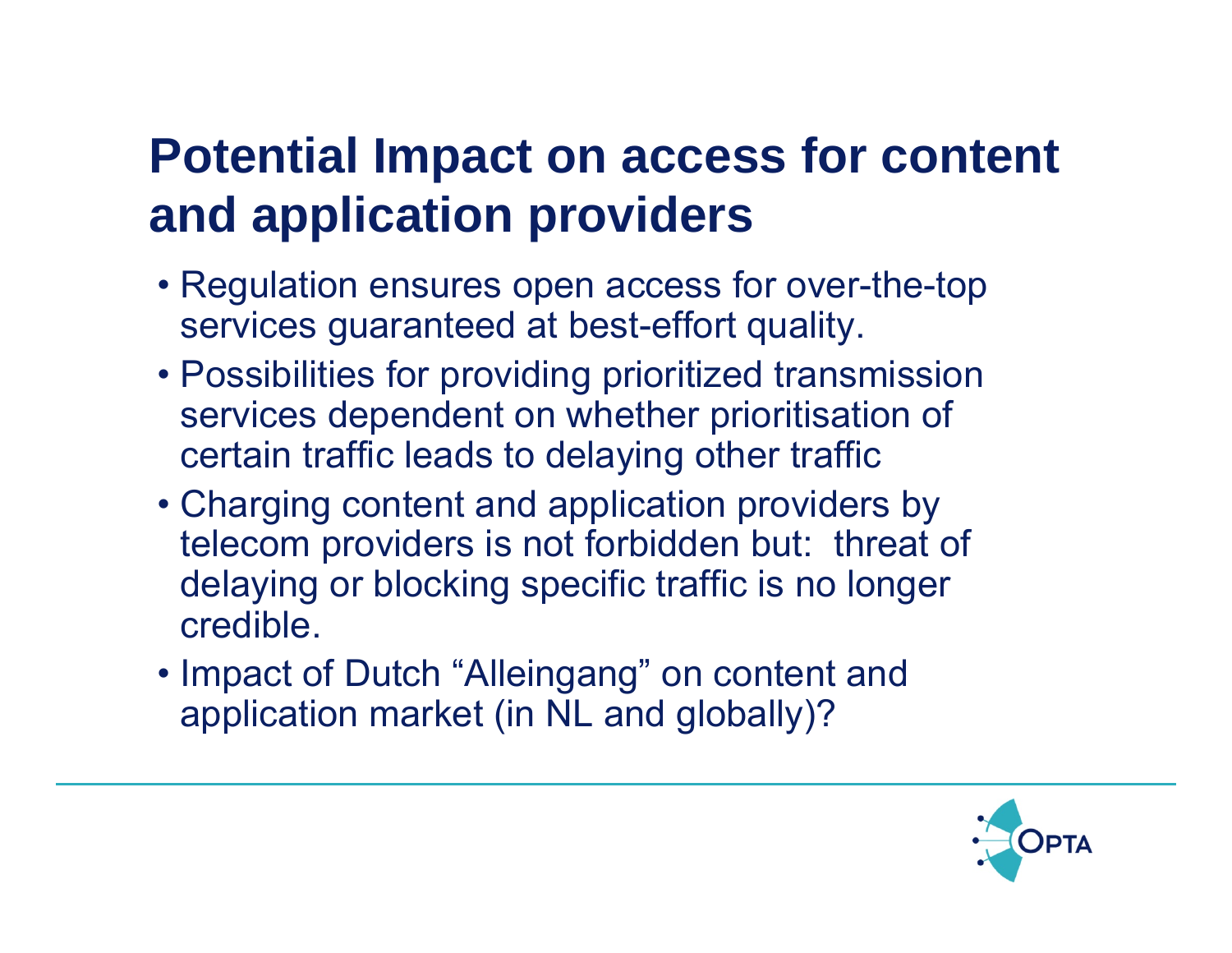## **Concluding remarks**

- Approach to net neutrality in Europe and The Netherlands should be problem based. Intervention should be proportionate.
- BEREC and EC approach based on transparency, consumer choice, competition and, if necessary, QoS regulation is consistent with this approach and strongly supported by OPTA.
- Relatively strict NL regime based on presumption that EU approach is not sufficient to ensure NN, which is not (yet) proven.
- Net neutrality ensured, but is consumer welfare/choice really maximised in the short and in the long run?
- Potential effect: reduced variety of quality/price propositions by providers.